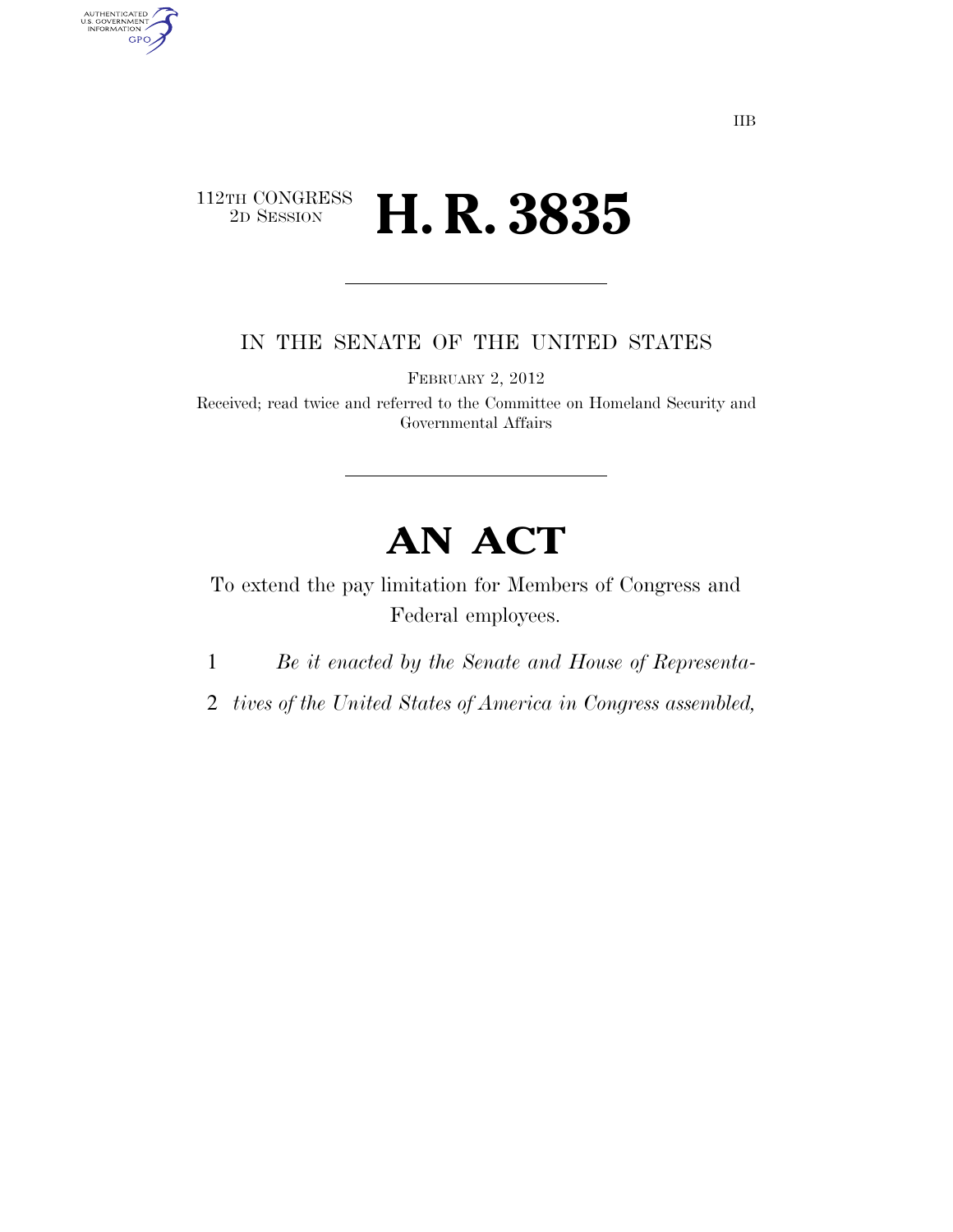## **SECTION 1. EXTENSION OF PAY LIMITATION.**

 (a) IN GENERAL.—Section 147 of the Continuing Appropriations Act, 2011 (Public Law 111–242; 5 U.S.C. 5303 note), as added by section 1(a) of the Continuing Appropriations and Surface Transportation Extensions Act, 2011 (Public Law 111–322; 124 Stat. 3518), is amended— 8 (1) in subsection  $(b)(1)$ , by striking "December" 31, 2012'' and inserting ''December 31, 2013''; and (2) in subsection (c), by striking ''December 31, 2012'' and inserting ''December 31, 2013''.

(b) APPLICATION TO LEGISLATIVE BRANCH.—

 (1) MEMBERS OF CONGRESS.—The extension of the pay limit for Federal employees through Decem- ber 31, 2013, as established pursuant to the amend- ments made by subsection (a), shall apply to Mem- bers of Congress in accordance with section 601(a) of the Legislative Reorganization Act of 1946 (2 U.S.C. 31).

20 (2) OTHER LEGISLATIVE BRANCH EMPLOY-EES.—

 (A) LIMIT IN PAY.—Notwithstanding any other provision of law, no cost of living adjust- ment required by statute with respect to a legis- lative branch employee which (but for this sub-paragraph) would otherwise take effect during